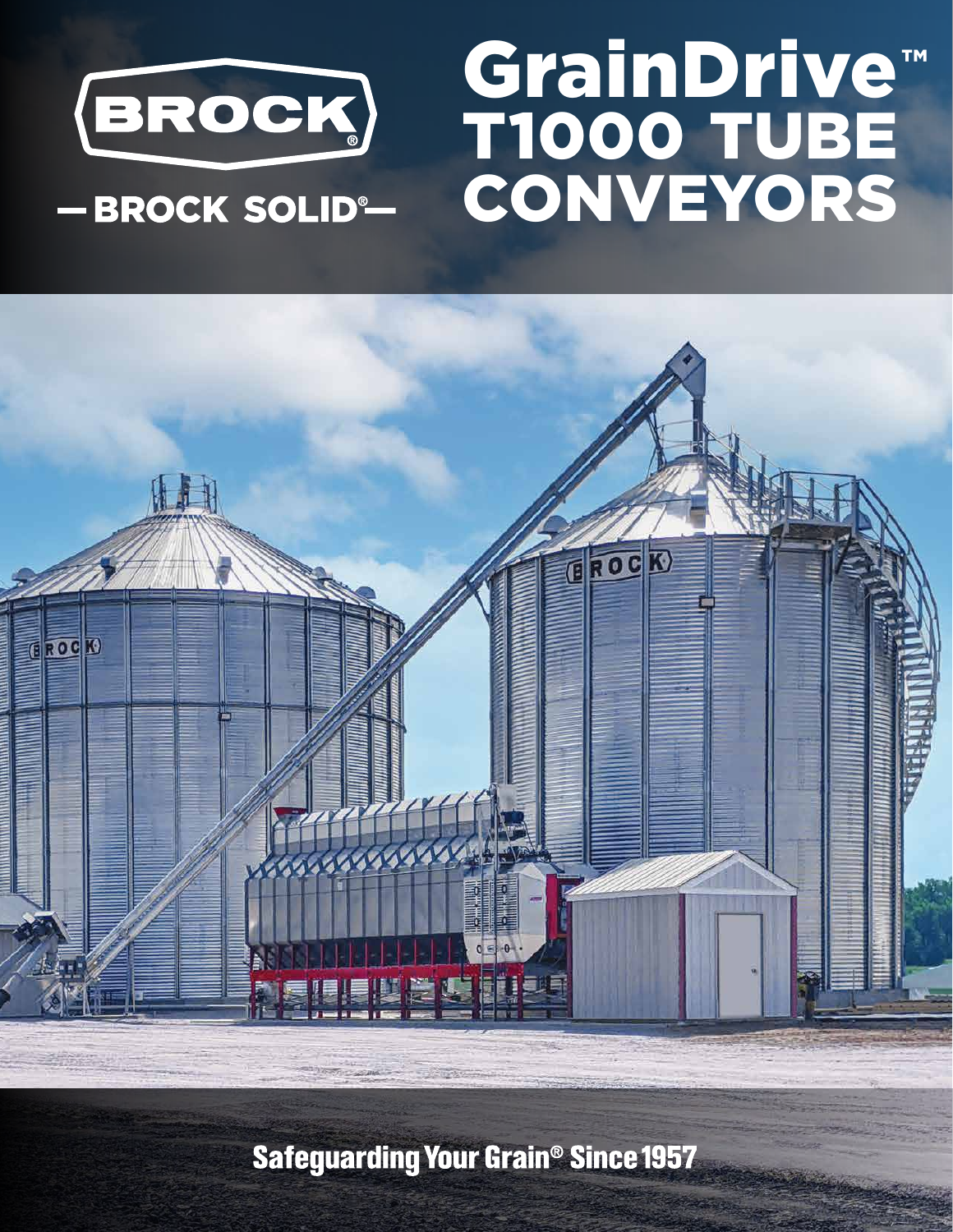## GrainDrive™ Series of Chain Conveyors



Brock GrainDrive™ Tube Conveyors



Brock GrainDrive™ Curved Incline Drag Conveyors



Brock GrainDrive™ Drag Conveyors

ew GrainDrive™ T1000 Tube Conveyors join Brock's full line of GrainDrive™ Series chain conveyors. Like all Brock grain handling equipment, the T1000 is designed to install easier, work harder and last longer. The GrainDrive T1000 Tube Conveyor fits a middle role where you need more capacity and speed than a standard auger, while offering lower overall cost and steeper inclines than a standard or curved incline drag conveyor.

**Tube inclines supported up to 45°**

> **Standard square-to-round transitions fit all discharges**

**Discharge transitions available in 0°, 30° and 45° options**

**Head or tail drive available, with TAII drive (shown) or** 

**Optional chain maintenance and inspection section can be located anywhere along the return tube**

**Chain flights in heavy-duty, single-piece sections for long life**

**Inlet hoppers available in 0°, 30° and 45° options**

**Electric (shown) or manual intermediate gates feature roller bearings for easy movement**

**Slide-out door at corner of tail for easy clean out**

**MTA option**

**Drive and chain take-ups are located together, keeping most maintenance in one place**



Multiple inclines available **Optional MTA tail drive** 

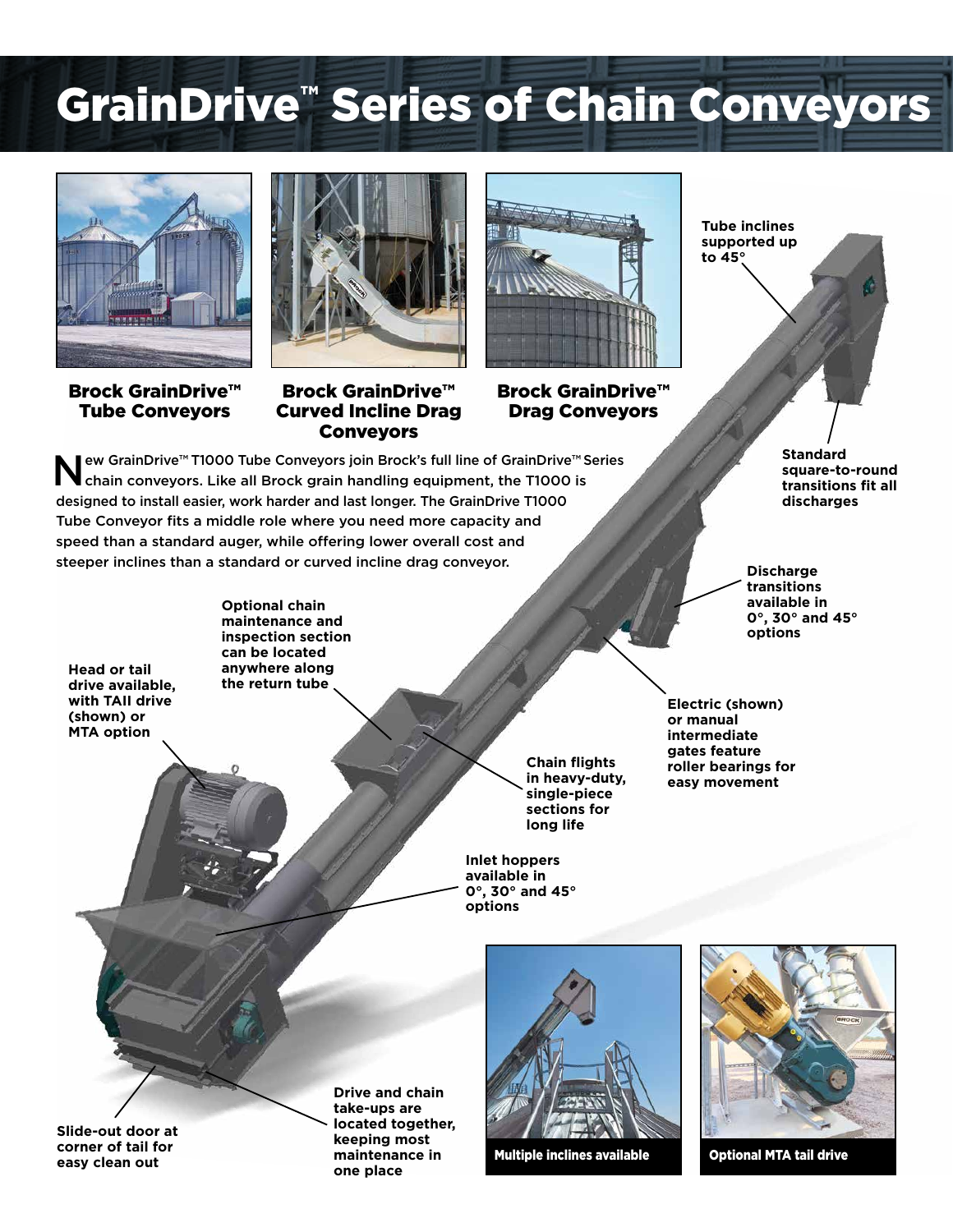# GrainDrive™ T1000 Tube Conveyors

### Gentle grain handling.

A Brock tube conveyor is an upgrade for a roof auger, transfer auger or dryer auger. It is gentle on grain and moves more bushels per hour with less energy cost than augers. With capacities up to 10,000 bushels per hour, you can move grain quickly and efficiently.

| <b>Grain Capacities</b> |                         |
|-------------------------|-------------------------|
| Model                   | BPH <sup>*</sup> (MTPH) |
| 8 in. (203 mm)          | 4,000 (102)             |
| 10 in. (254 mm)         | 6,000 (152)             |
| 12 in. (305 mm)         | 10,000 (254)            |

**\*Capacities in bushels per hour are based on dry, free-flowing corn. Inclined applications will affect capacity.**





Installation flexibility. Inclines are supported up to 45° with inlets and discharge transitions available in 0°, 30° and 45° increments to optimize grain flow. The system can be driven from the head or tail section for installation flexibility.



Easy maintenance. The GrainDrive T1000 is designed so drives and chains are maintained in the same location. That means for most applications using tail drives, critical chain tensioning can be completed from the ground.



Intermediate inlet and discharge. The Brock GrainDrive Tube Conveyor can easily be configured for multi-bin grain systems. It features modular intermediate inlet and discharge sections. Unlike typical designs, Brock discharges feature roller bearings for easy movement and jam-free operation.



### Made for heavy-duty applications.

The Brock GrainDrive T1000 is designed to move large amounts of grain using high horsepower motors and strong components like Dodge SCM bearings. Brock also uses upgraded spherical S2000 head bearings for applications up to 75 horsepower that require longer runs, larger diameters or steeper inclines.